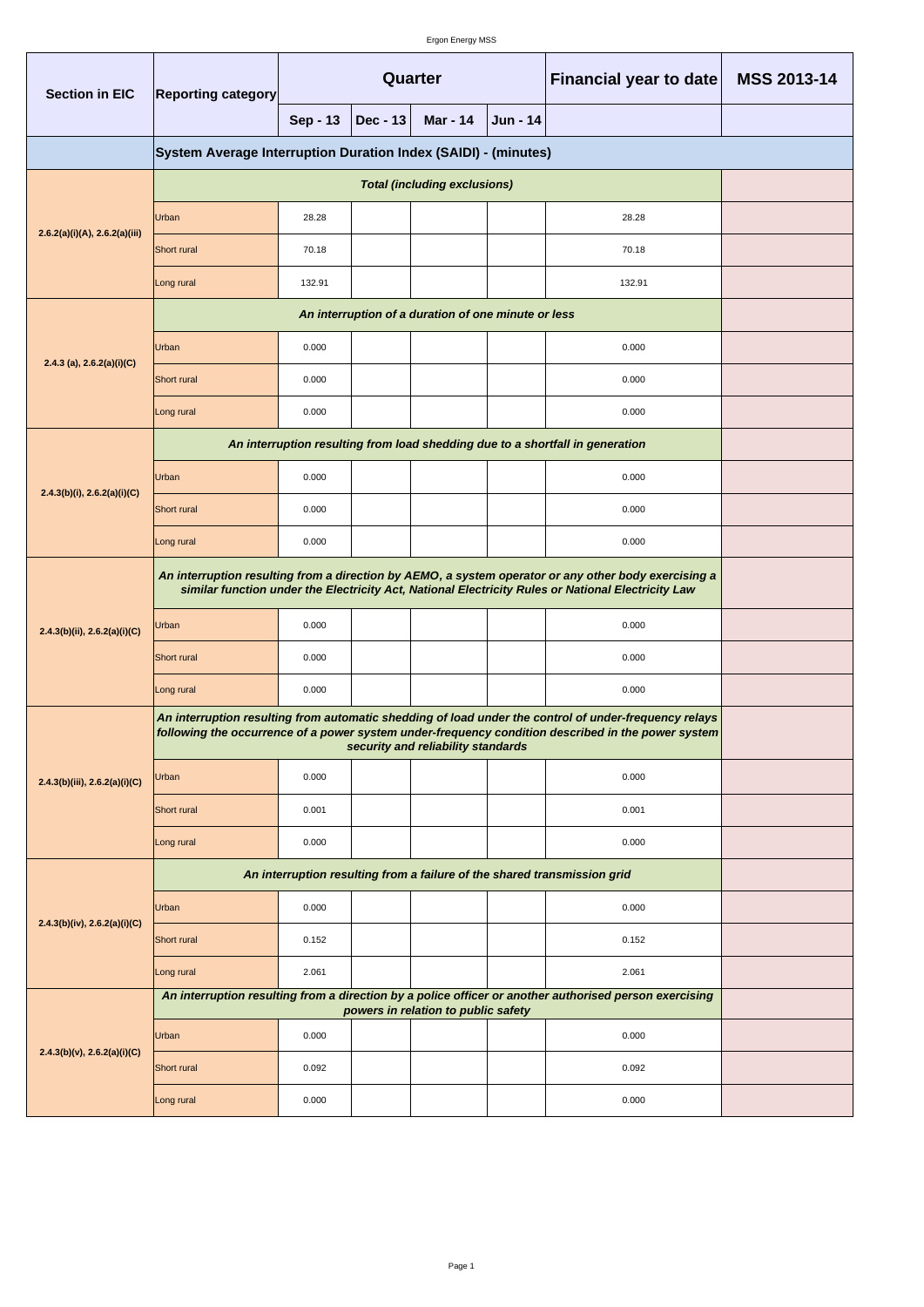Ergon Energy MSS

| $2.4.3(c)$ , $2.6.2(a)(i)(C)$      | Any interruption to the supply of electricity on a distribution entity's supply network which             |                                                         |  |  |  |         |  |
|------------------------------------|-----------------------------------------------------------------------------------------------------------|---------------------------------------------------------|--|--|--|---------|--|
|                                    | Urban                                                                                                     | 0.000                                                   |  |  |  | 0.000   |  |
|                                    | Short rural                                                                                               | 0.000                                                   |  |  |  | 0.000   |  |
|                                    | Long rural                                                                                                | 0.000                                                   |  |  |  | 0.000   |  |
| 2.4.3(d), 2.6.2(a)(i)(C)           | An interruption caused by a customer's electrical installation or failure of that electrical installation |                                                         |  |  |  |         |  |
|                                    | Urban                                                                                                     | 0.368                                                   |  |  |  | 0.368   |  |
|                                    | Short rural                                                                                               | 0.581                                                   |  |  |  | 0.581   |  |
|                                    | Long rural                                                                                                | 0.884                                                   |  |  |  | 0.884   |  |
| 2.6.2(a)(iii)                      |                                                                                                           |                                                         |  |  |  |         |  |
|                                    | Urban                                                                                                     | 0.369                                                   |  |  |  | 0.369   |  |
|                                    | Short rural                                                                                               | 0.826                                                   |  |  |  | 0.826   |  |
|                                    | Long rural                                                                                                | 2.945                                                   |  |  |  | 2.945   |  |
| $2.6.2(a)(i)(B)$ , $2.6.2(a)(iii)$ |                                                                                                           | <b>Total Distribution system (excluding exclusions)</b> |  |  |  |         |  |
|                                    | Urban                                                                                                     | 27.913                                                  |  |  |  | 27.913  |  |
|                                    | Short rural                                                                                               | 69.355                                                  |  |  |  | 69.355  |  |
|                                    | Long rural                                                                                                | 129.968                                                 |  |  |  | 129.968 |  |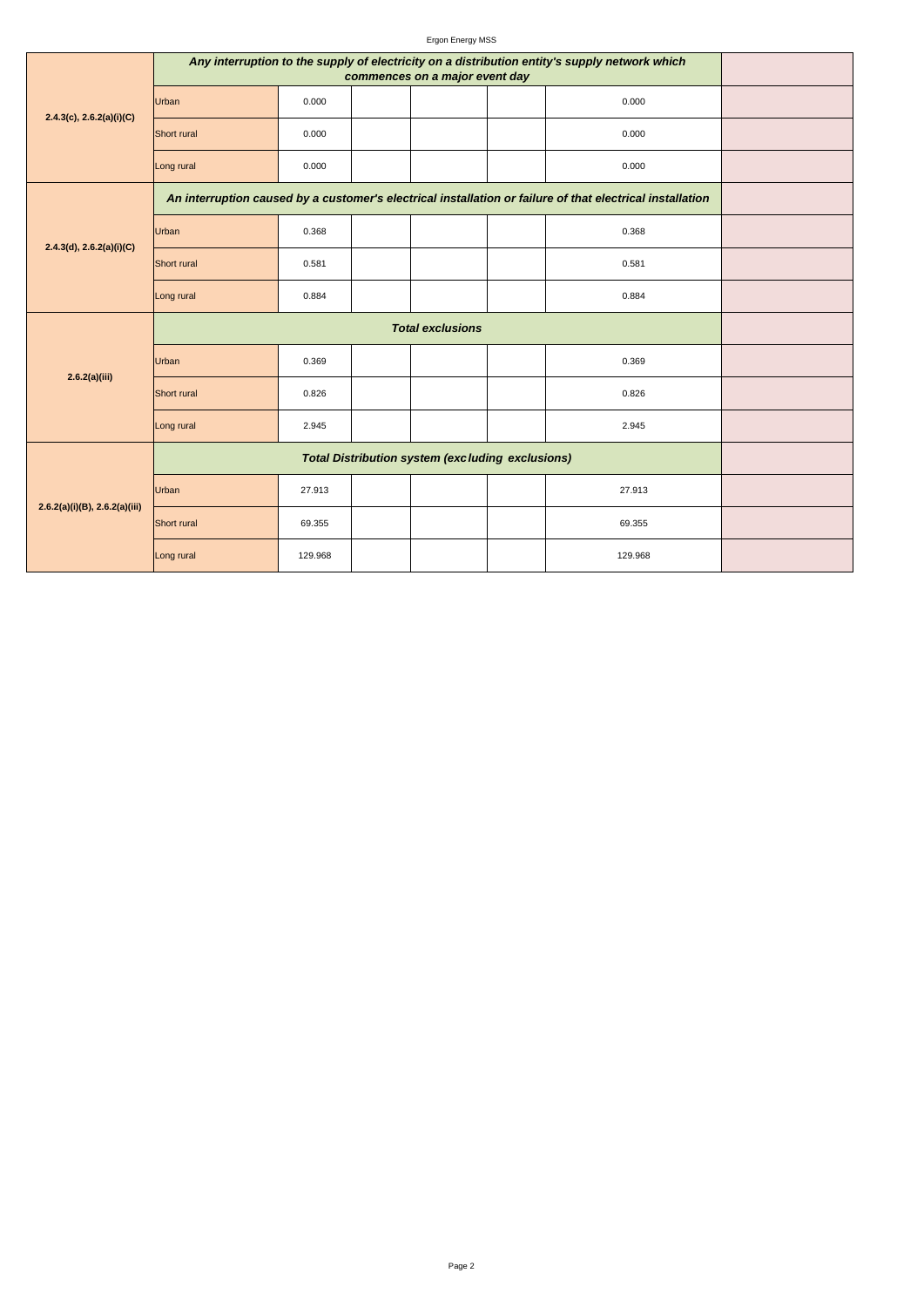|                                                                |                                                                                                                                                                                                             | Quarter                                                      |  |                                     |  | Financial year to date                                                                                 | MSS 2013-14 |  |  |
|----------------------------------------------------------------|-------------------------------------------------------------------------------------------------------------------------------------------------------------------------------------------------------------|--------------------------------------------------------------|--|-------------------------------------|--|--------------------------------------------------------------------------------------------------------|-------------|--|--|
| <b>Section in EIC</b>                                          | <b>Reporting category</b>                                                                                                                                                                                   | <b>Sep - 13</b><br>$Dec - 13$<br><b>Mar - 14</b><br>Jun - 14 |  |                                     |  |                                                                                                        |             |  |  |
| System Average Interruption Frequency Index (SAIFI) - (number) |                                                                                                                                                                                                             |                                                              |  |                                     |  |                                                                                                        |             |  |  |
|                                                                |                                                                                                                                                                                                             |                                                              |  |                                     |  |                                                                                                        |             |  |  |
|                                                                | Urban                                                                                                                                                                                                       | 0.340                                                        |  |                                     |  | 0.340                                                                                                  |             |  |  |
| 2.6.2(a)(i)(A), 2.6.2(a)(iii)                                  | Short rural                                                                                                                                                                                                 | 0.641                                                        |  |                                     |  | 0.641                                                                                                  |             |  |  |
|                                                                | Long rural                                                                                                                                                                                                  | 1.271                                                        |  |                                     |  | 1.271                                                                                                  |             |  |  |
|                                                                |                                                                                                                                                                                                             |                                                              |  |                                     |  |                                                                                                        |             |  |  |
| $2.4.3$ (a),                                                   | Urban                                                                                                                                                                                                       | 0.000                                                        |  |                                     |  | 0.000                                                                                                  |             |  |  |
| 2.6.2(a)(i)(C)                                                 | Short rural                                                                                                                                                                                                 | 0.000                                                        |  |                                     |  | 0.000                                                                                                  |             |  |  |
|                                                                | Long rural                                                                                                                                                                                                  | 0.000                                                        |  |                                     |  | 0.000                                                                                                  |             |  |  |
|                                                                |                                                                                                                                                                                                             |                                                              |  |                                     |  | An interruption resulting from load shedding due to a shortfall in generation                          |             |  |  |
|                                                                | Urban                                                                                                                                                                                                       | 0.000                                                        |  |                                     |  | 0.000                                                                                                  |             |  |  |
| $2.4.3(b)(i)$ , $2.6.2(a)(i)(C)$                               | Short rural                                                                                                                                                                                                 | 0.000                                                        |  |                                     |  | 0.000                                                                                                  |             |  |  |
|                                                                | Long rural                                                                                                                                                                                                  | 0.000                                                        |  |                                     |  | 0.000                                                                                                  |             |  |  |
|                                                                | An interruption resulting from a direction by AEMO, a system operator or any other body exercising a<br>similar function under the Electricity Act, National Electricity Rules or National Electricity Law  |                                                              |  |                                     |  |                                                                                                        |             |  |  |
| 2.4.3(b)(ii), 2.6.2(a)(i)(C)                                   | Urban                                                                                                                                                                                                       | 0.000                                                        |  |                                     |  | 0.000                                                                                                  |             |  |  |
|                                                                | Short rural                                                                                                                                                                                                 | 0.000                                                        |  |                                     |  | 0.000                                                                                                  |             |  |  |
|                                                                | Long rural                                                                                                                                                                                                  | 0.000                                                        |  |                                     |  | 0.000                                                                                                  |             |  |  |
|                                                                | An interruption resulting from automatic shedding of load under the control of under-frequency relays<br>following the occurrence of a power system under-frequency condition described in the power system |                                                              |  |                                     |  |                                                                                                        |             |  |  |
| 2.4.3(b)(iii), 2.6.2(a)(i)(C)                                  | Urban                                                                                                                                                                                                       | 0.000                                                        |  |                                     |  | 0.000                                                                                                  |             |  |  |
|                                                                | Short rural                                                                                                                                                                                                 | 0.000                                                        |  |                                     |  | 0.000                                                                                                  |             |  |  |
|                                                                | Long rural                                                                                                                                                                                                  | 0.000                                                        |  |                                     |  | 0.000                                                                                                  |             |  |  |
|                                                                | An interruption resulting from a failure of the shared transmission grid                                                                                                                                    |                                                              |  |                                     |  |                                                                                                        |             |  |  |
|                                                                | Urban                                                                                                                                                                                                       | 0.000                                                        |  |                                     |  | 0.000                                                                                                  |             |  |  |
| $2.4.3(b)(iv)$ , $2.6.2(a)(i)(C)$                              | Short rural                                                                                                                                                                                                 | 0.001                                                        |  |                                     |  | 0.001                                                                                                  |             |  |  |
|                                                                | Long rural                                                                                                                                                                                                  | 0.015                                                        |  |                                     |  | 0.015                                                                                                  |             |  |  |
| $2.4.3(b)(v)$ , $2.6.2(a)(i)(C)$                               |                                                                                                                                                                                                             |                                                              |  | powers in relation to public safety |  | An interruption resulting from a direction by a police officer or another authorised person exercising |             |  |  |
|                                                                | Urban                                                                                                                                                                                                       | 0.000                                                        |  |                                     |  | 0.000                                                                                                  |             |  |  |
|                                                                | Short rural                                                                                                                                                                                                 | 0.002                                                        |  |                                     |  | 0.002                                                                                                  |             |  |  |
|                                                                | Long rural                                                                                                                                                                                                  | 0.000                                                        |  |                                     |  | 0.000                                                                                                  |             |  |  |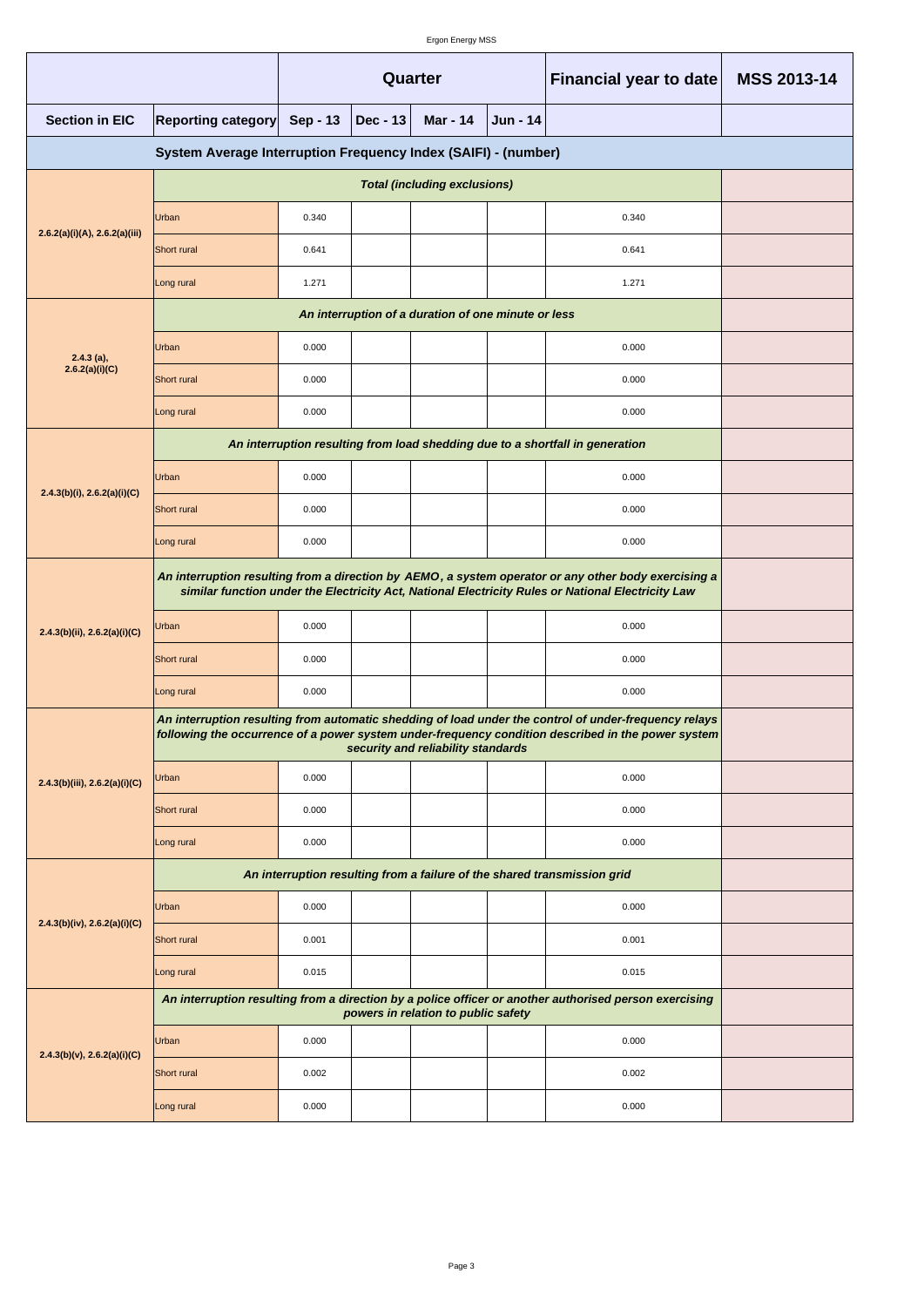Ergon Energy MSS

| $2.4.3(c)$ ,<br>2.6.2(a)(i)(C)     | Any interruption to the supply of electricity on a distribution entity's supply network which             |                                                         |  |  |  |       |  |
|------------------------------------|-----------------------------------------------------------------------------------------------------------|---------------------------------------------------------|--|--|--|-------|--|
|                                    | Urban                                                                                                     | 0.000                                                   |  |  |  | 0.000 |  |
|                                    | Short rural                                                                                               | 0.000                                                   |  |  |  | 0.000 |  |
|                                    | Long rural                                                                                                | 0.000                                                   |  |  |  | 0.000 |  |
| 2.4.3(d),<br>2.6.2(a)(i)(C)        | An interruption caused by a customer's electrical installation or failure of that electrical installation |                                                         |  |  |  |       |  |
|                                    | Urban                                                                                                     | 0.003                                                   |  |  |  | 0.003 |  |
|                                    | Short rural                                                                                               | 0.004                                                   |  |  |  | 0.004 |  |
|                                    | Long rural                                                                                                | 0.004                                                   |  |  |  | 0.004 |  |
| 2.6.2(a)(iii)                      |                                                                                                           |                                                         |  |  |  |       |  |
|                                    | Urban                                                                                                     | 0.003                                                   |  |  |  | 0.003 |  |
|                                    | Short rural                                                                                               | 0.007                                                   |  |  |  | 0.007 |  |
|                                    | Long rural                                                                                                | 0.019                                                   |  |  |  | 0.019 |  |
| $2.6.2(a)(i)(B)$ , $2.6.2(a)(iii)$ |                                                                                                           | <b>Total Distribution System (excluding exclusions)</b> |  |  |  |       |  |
|                                    | Urban                                                                                                     | 0.337                                                   |  |  |  | 0.337 |  |
|                                    | Short rural                                                                                               | 0.634                                                   |  |  |  | 0.634 |  |
|                                    | Long rural                                                                                                | 1.252                                                   |  |  |  | 1.252 |  |